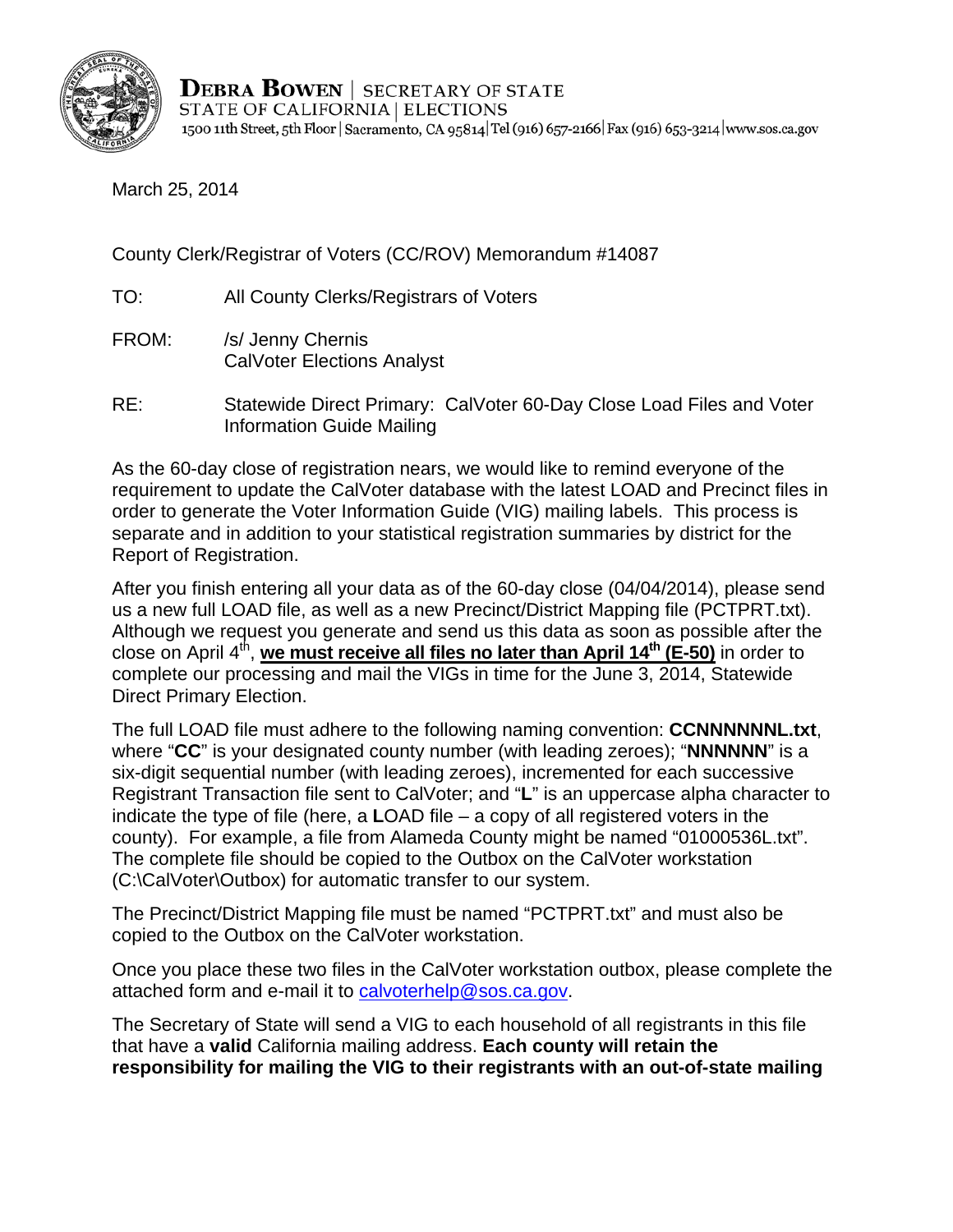CC/ROV #14087 March 25, 2014 Page 2

## **address, qualified confidential voters, and registrants identified in a deficiency file or rejected by the VIG mailing process.**

If you have any questions regarding this or any other CalVoter related matter, please call the CalVoter Help Desk at (888)868-3225 or email calvoterhelp@sos.ca.gov.

Attachment